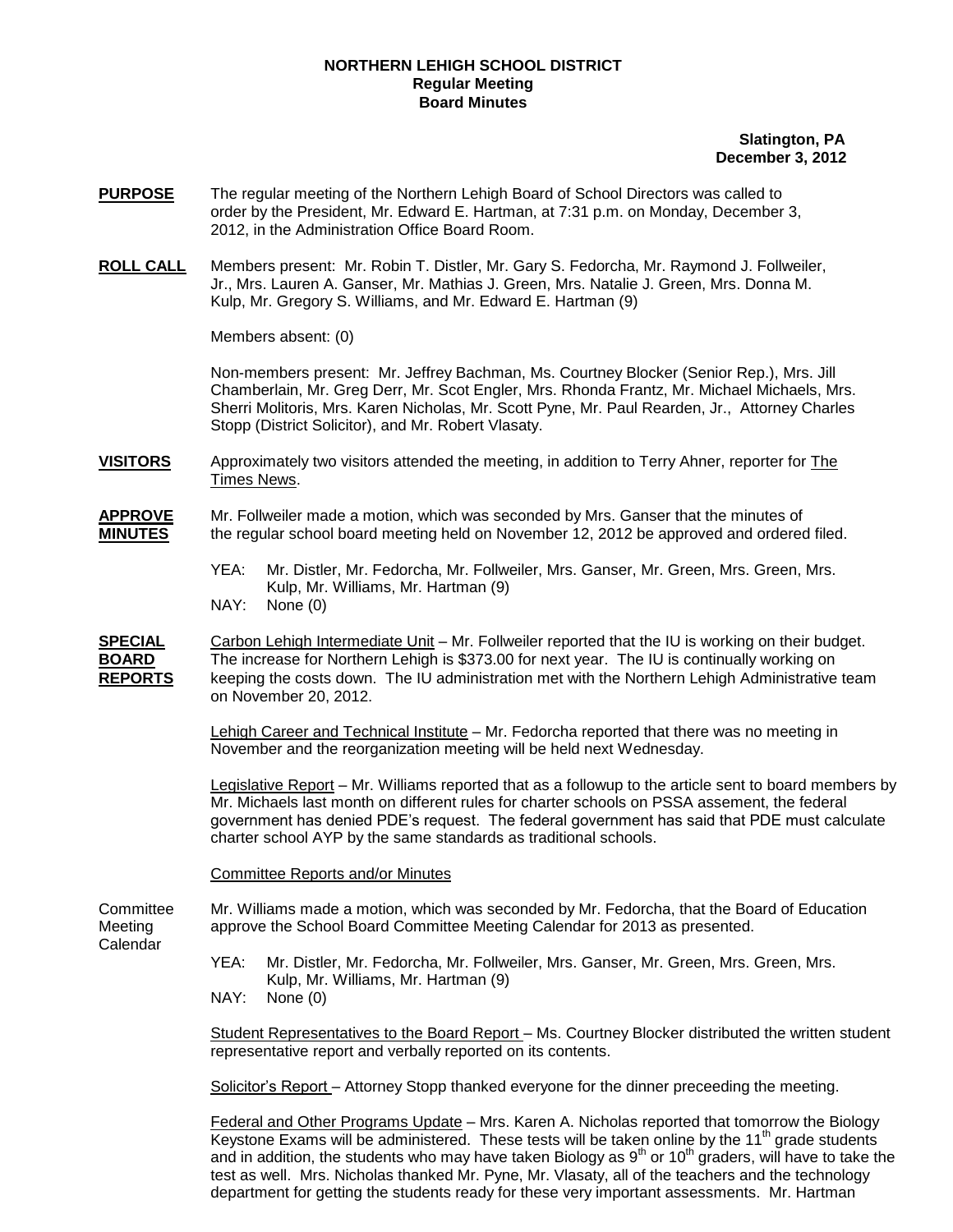**SPECIAL** questioned the delay in having to take the test. Mr. Vlasaty stated that these exams are **BOARD** replacing the PSSA exams and for this year any student who has already taken Biology **REPORTS** will be expected to take the exam. In the future, students will be able to take the test after **(cont.)** completing the course. Mr. Vlasaty answered to Mrs. Green that there are open ended questions on the test resulting in a longer time period for the results.

> Business Manager's Report – Mrs. Frantz reported that the local auditors have finished the single audit and the final report is expected by the end of the month. At that time, we can schedule the exit interview and board members are welcome to attend.

Mrs. Frantz explained that on the agenda this evening, under Financial letter D, is an agreement with Washington Township to collect the local services tax. Centax, the former collector, is out of business. Washington Township currently collects the township portion of the LST tax, so this would make it easier for the taxpayers if they collected the district's portion as well. The fees are the same as Berkheimer's who collects this tax for Slatington and Walnutport boroughs.

Mrs. Molitoris announced that one of our teacher's has recently lost her son. Donations are being accepted at the District Office for the family. This is the second child she has lost in two years. Our thoughts and prayers are with her and her family.

Mrs. Molitoris stated that one of our High School aides is in the hospital battling a disease. There is a Valley Pizza fundraiser underway for her and her family. Anybody interested in that fundraiser should contact the High School.

Mrs. Molitoris explained that Lehigh County has sent a notice regarding resetting the tax millage rate for next year which will be a motion on the agenda next month. Mr. Green questioned how much the initial assessment value dropped for the district since the county reassement appeals. Mrs. Molitoris stated that she will look into that. Mr. Green questioned whether the index we can raise taxes next year is based on the old or new millage rate. Mrs. Molitoris stated that they were told at the business manager's meeting that it is the old millage rate but she will check on that as well.

## Superintendent's Report

Mr. Michaels stated that in regards to the Keystone exams, the state is making it very difficult for districts to be successful. It is sad that the state forces us to teach to a test. We need to voice our concerns letting the state know how disappointed we are in this new standardized testing.

Mr. Michaels announced that last week he spoke to Mr. Bill Gorman from Gorman & Associates, the local auditor, who told Mr. Michaels that our Business Office is doing an outstanding job and they are the rising stars of the school districts he audits. Mr. Michaels thanked Mrs. Frantz and Mrs. Molitoris for doing an exceptional job.

Mr. Michaels thanked Mr. Andrew Kern for our wonderful promotional video that is on the Northern Lehigh website. This is an excellent tool for the realtors in the community to support our district.

Mr. Michaels thanked Mrs. Jill Chamberlain for bringing in a menorah to be placed in the district office.

Mr. Michaels reminded the board and our community, that the athletic stadium field had to be redone due to the fact that the area referees voiced their concerns, in writing, about our field being too dangerous for our student athletes to play on. Experts on field safety were called in and they made it very clear that the field was not safe for our athletes or gym classes. Every effort is made in this district to make decisions based on the safety of our students and to keep us from liability.

Mr. Michaels thanked the administration and the central office staff and secretaries who donated in excess of \$875.00 for needy families for Christmas in the Northern Lehigh community. Mrs. Molitoris spearheads the Adopt-A-Family project each year.

Mr. Michaels congratulated Mr. Hartman and Mr. Fedorcha for being elected President and Vice President. Mr. Michaels stated that it is a pleasure working with everyone and he thanked the board for continuing to make decisions based on the needs of the students and the community.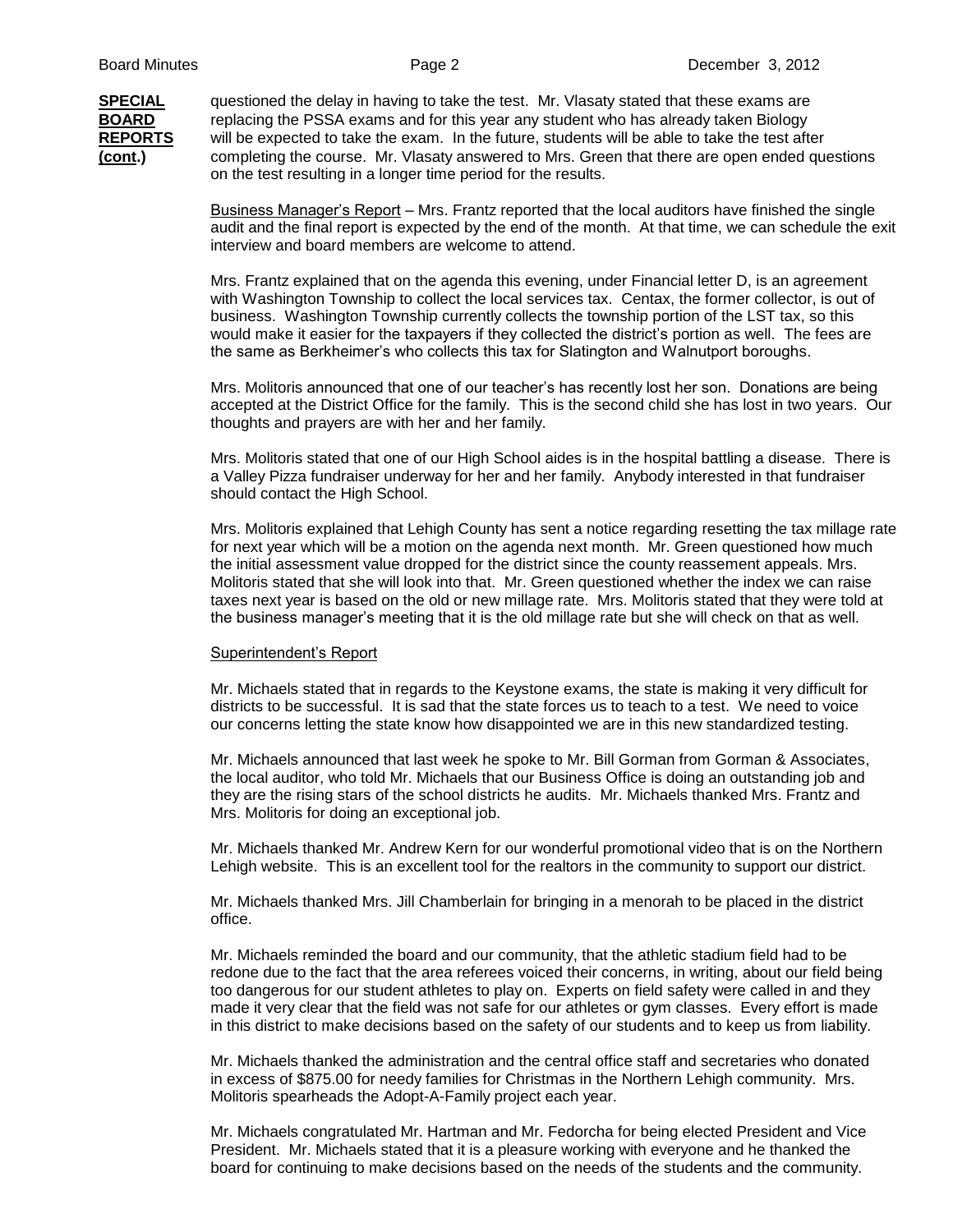| <b>SPECIAL</b><br><b>BOARD</b><br><b>REPORTS</b><br>(cont.)   | Mr. Hartman reported that an executive session was held prior to tonight's meeting to discuss<br>legal and personnel issues.                                                                                                                                                                                                                                                              |                                                                                                                                                                                                                                      |  |
|---------------------------------------------------------------|-------------------------------------------------------------------------------------------------------------------------------------------------------------------------------------------------------------------------------------------------------------------------------------------------------------------------------------------------------------------------------------------|--------------------------------------------------------------------------------------------------------------------------------------------------------------------------------------------------------------------------------------|--|
| <b>PERSONNEL</b>                                              | Mr. Distler made a motion, which was seconded by Mr. Follweiler, that the Board of Education<br>approves the following personnel items:                                                                                                                                                                                                                                                   |                                                                                                                                                                                                                                      |  |
| Assignment<br><b>TVR</b><br>C. Nemeh                          | <b>Christine Nemeh</b><br>Assignment:<br>Salary:<br>Effective:                                                                                                                                                                                                                                                                                                                            | <b>Temporary Vacancy Replacement</b><br>Peters Elementary Second Grade Teacher<br>replacing an employee on medical leave<br>\$44,000 prorated (Step 1 Bachelors on the 2012-2013<br><b>CBA Salary Schedule)</b><br>December 11, 2012 |  |
| Co-Curricular<br>Volunteers<br>2012-2013                      | <b>Termination Date:</b><br>Andrew Arnold*<br>Patrice Arnold<br>LeAnn Hoch*<br>Nicholas Sander<br>Jacqueline Scheib*<br>*Pending Verification of Missing Documents                                                                                                                                                                                                                        | On or about March 1, 2013<br><b>Assistant Wrestling Coach</b><br>High School Dance Team Advisor<br>High School Dance Team Advisor<br><b>Interact Advisor</b><br>High School Dance Team Advisor                                       |  |
| Substitute-<br>Non-<br>Instructional<br>Secretary and<br>Aide | Approve the following individual as substitute secretary and teacher's aide for the 2012-2013<br>school year at the 2012-2013 substitute rate as approved on the Supplementary Personnel<br>Salary Schedule:<br>Janice Herzog<br>YEA:<br>Mr. Distler, Mr. Fedorcha, Mr. Follweiler, Mrs. Ganser, Mr. Green, Mrs. Green,<br>Mrs. Kulp, Mr. Williams, Mr. Hartman (9)<br>NAY:<br>None $(0)$ |                                                                                                                                                                                                                                      |  |
| <b>POLICY</b>                                                 | Mr. Fedorcha made a motion, which was seconded by Mrs. Ganser, that the Board of Education<br>approves the following policy items:                                                                                                                                                                                                                                                        |                                                                                                                                                                                                                                      |  |
| Homebound<br>Instruction                                      | It is recommended that the Board of Education grant homebound instruction for an $11th$ grade<br>student, Student No. 1490023, for five hours per week, effective November 26, 2012 and<br>continuing for an indefinite amount of time.                                                                                                                                                   |                                                                                                                                                                                                                                      |  |
| <b>Board Policy</b><br>Second<br>Reading                      | Approve school board policy #707 - Property - Use of School Facilities and Equipment, as<br>presented after second reading.                                                                                                                                                                                                                                                               |                                                                                                                                                                                                                                      |  |
|                                                               | Approve new school board policy- Operations - Electronic Records/Signatures, as<br>presented after second reading.                                                                                                                                                                                                                                                                        |                                                                                                                                                                                                                                      |  |
|                                                               | Approve new school board policy- Professional Employees - Benevolence Sick Leave, as<br>presented after second reading.                                                                                                                                                                                                                                                                   |                                                                                                                                                                                                                                      |  |
|                                                               | YEA:<br>Mrs. Kulp, Mr. Williams, Mr. Hartman (9)<br>NAY:<br>None $(0)$                                                                                                                                                                                                                                                                                                                    | Mr. Distler, Mr. Fedorcha, Mr. Follweiler, Mrs. Ganser, Mr. Green, Mrs. Green,                                                                                                                                                       |  |
| <b>CONFER-</b><br><b>ENCES</b>                                | Mrs. Ganser made a motion, which was seconded by Mr. Fedorcha, that the Board of<br>Education approve the following conferences:                                                                                                                                                                                                                                                          |                                                                                                                                                                                                                                      |  |
|                                                               | Scot Engler - PASA - Aspiring to Leadership Workshop - January 23-24, 2013 - PASA Office -<br>Harrisburg, PA - Registration - \$199.00, Lodging - \$107.67, Meals: \$30.00, Travel - \$111.00 -<br>Total Approximate Cost: \$447.67 - Funding: Special Education Director's Budget.                                                                                                       |                                                                                                                                                                                                                                      |  |
|                                                               | YEA:<br>Mrs. Kulp, Mr. Williams, Mr. Hartman (9)<br>NAY:<br>None $(0)$                                                                                                                                                                                                                                                                                                                    | Mr. Distler, Mr. Fedorcha, Mr. Follweiler, Mrs. Ganser, Mr. Green, Mrs. Green,                                                                                                                                                       |  |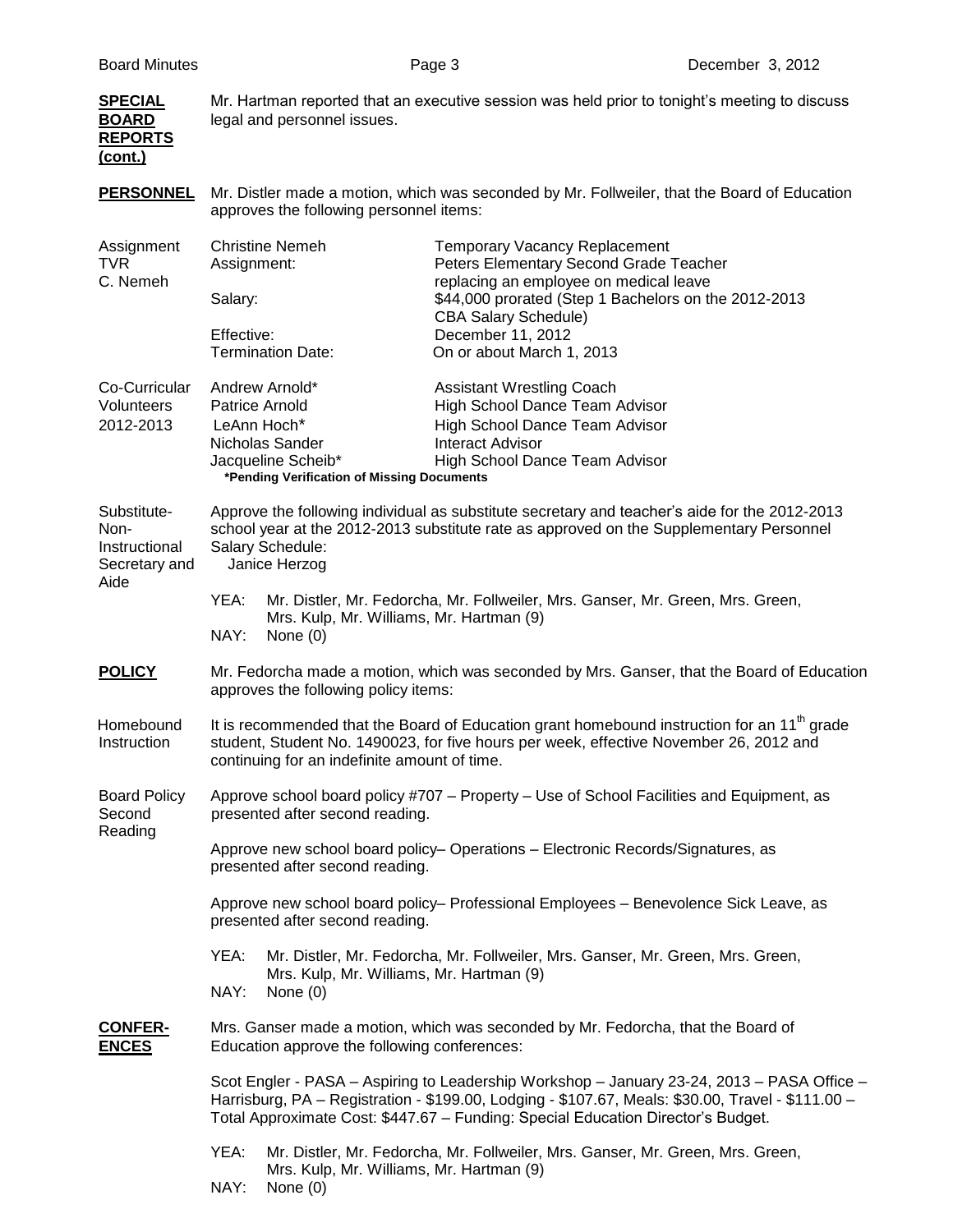| <b>Board Minutes</b>                                        | Page 4                                                                                                                                                                                                                            | December 3, 2012 |  |  |  |
|-------------------------------------------------------------|-----------------------------------------------------------------------------------------------------------------------------------------------------------------------------------------------------------------------------------|------------------|--|--|--|
| OLD<br><b>BUSINESS</b>                                      | Mr. Williams made a motion, which was seconded by Mrs. Ganser, that the Board of<br>Education remove the following tabled items:                                                                                                  |                  |  |  |  |
| Remove<br>ment from<br>Table                                | RESOLVED, the Board of Education approves the addendum to the agreement with<br>Portnoff Agree- Portnoff Law Associates, Ltd. to be the delinquent real estate tax collector for the 2012 tax<br>year.                            |                  |  |  |  |
| Remove NC<br>Tax Claim<br>Resolution<br>From Table          | Approve the resolution directing Northampton County Tax Claim Bureau not to collect<br>delinquent taxes on behalf of Northern Lehigh School District as presented.                                                                |                  |  |  |  |
| Remove LC<br><b>Tax Claim</b><br>Resolution                 | Approve the resolution directing Lehigh County Tax Claim Bureau not to collect<br>delinquent taxes on behalf of Northern Lehigh School District as presented.                                                                     |                  |  |  |  |
| From Table                                                  | YEA:<br>Mr. Distler, Mr. Fedorcha, Mr. Follweiler, Mrs. Ganser, Mr. Green, Mrs. Green,<br>Mrs. Kulp, Mr. Williams, Mr. Hartman (9)<br>NAY:<br>None $(0)$                                                                          |                  |  |  |  |
|                                                             | Mr. Follweiler made a motion, which was seconded by Mr. Fedorcha, that the Board of<br>Education approve the following items:                                                                                                     |                  |  |  |  |
| Portnoff<br>Agreement<br>Delinquent<br><b>Tax Collector</b> | RESOLVED, the Board of Education approves the addendum to the agreement with<br>Portnoff Law Associates, Ltd. to be the delinquent real estate tax collector for the 2012 tax<br>year.                                            |                  |  |  |  |
| Resolution<br>NC Tax<br>Claim Bureau                        | Approve the resolution directing Northampton County Tax Claim Bureau not to collect<br>delinquent taxes on behalf of Northern Lehigh School District as presented.                                                                |                  |  |  |  |
| Resolution<br>LC Tax<br>Claim Bureau                        | Approve the resolution directing Lehigh County Tax Claim Bureau not to collect<br>delinquent taxes on behalf of Northern Lehigh School District as presented.                                                                     |                  |  |  |  |
|                                                             | YEA: Mr. Distler, Mr. Fedorcha, Mr. Follweiler, Mrs. Ganser, Mr. Green, Mrs. Green,<br>Mrs. Kulp, Mr. Williams, Mr. Hartman (9)<br>NAY:<br>None $(0)$                                                                             |                  |  |  |  |
| <u>NEW</u><br><b>BUSINESS</b>                               | Mr. Williams made a motion, which was seconded by Mrs. Ganser, that the Board of Education<br>approve the following new business item.                                                                                            |                  |  |  |  |
| Aide<br>Agreement                                           | Approve a four year Memorandum of Understanding Agreement with the Educational Support<br>Staff effective July 1, 2012. (Agreement Distributed to Board and Administration only)                                                  |                  |  |  |  |
|                                                             | Mrs. Ganser thanked Mr. Williams for all of his hard work on this agreement and she expressed<br>how much the board appreciates his diligence on the contract and working relationship with the<br>group involved.                |                  |  |  |  |
|                                                             | YEA:<br>Mr. Distler, Mr. Fedorcha, Mr. Follweiler, Mrs. Ganser, Mr. Green, Mrs. Green,<br>Mrs. Kulp, Mr. Williams, Mr. Hartman (9)<br>NAY:<br>None $(0)$                                                                          |                  |  |  |  |
| <b>FINANCIAL</b>                                            | Mr. Fedorcha made a motion, which was seconded by Mr. Follweiler, that the Board of<br>Education approve the following financial items:                                                                                           |                  |  |  |  |
| Financial<br>Reports                                        | Approve the Following Financial Reports:<br>General Fund September and October<br>NLMS Student Activities Account months of September and October<br>NLHS Student Activities and Scholarship Acct months of September and October |                  |  |  |  |